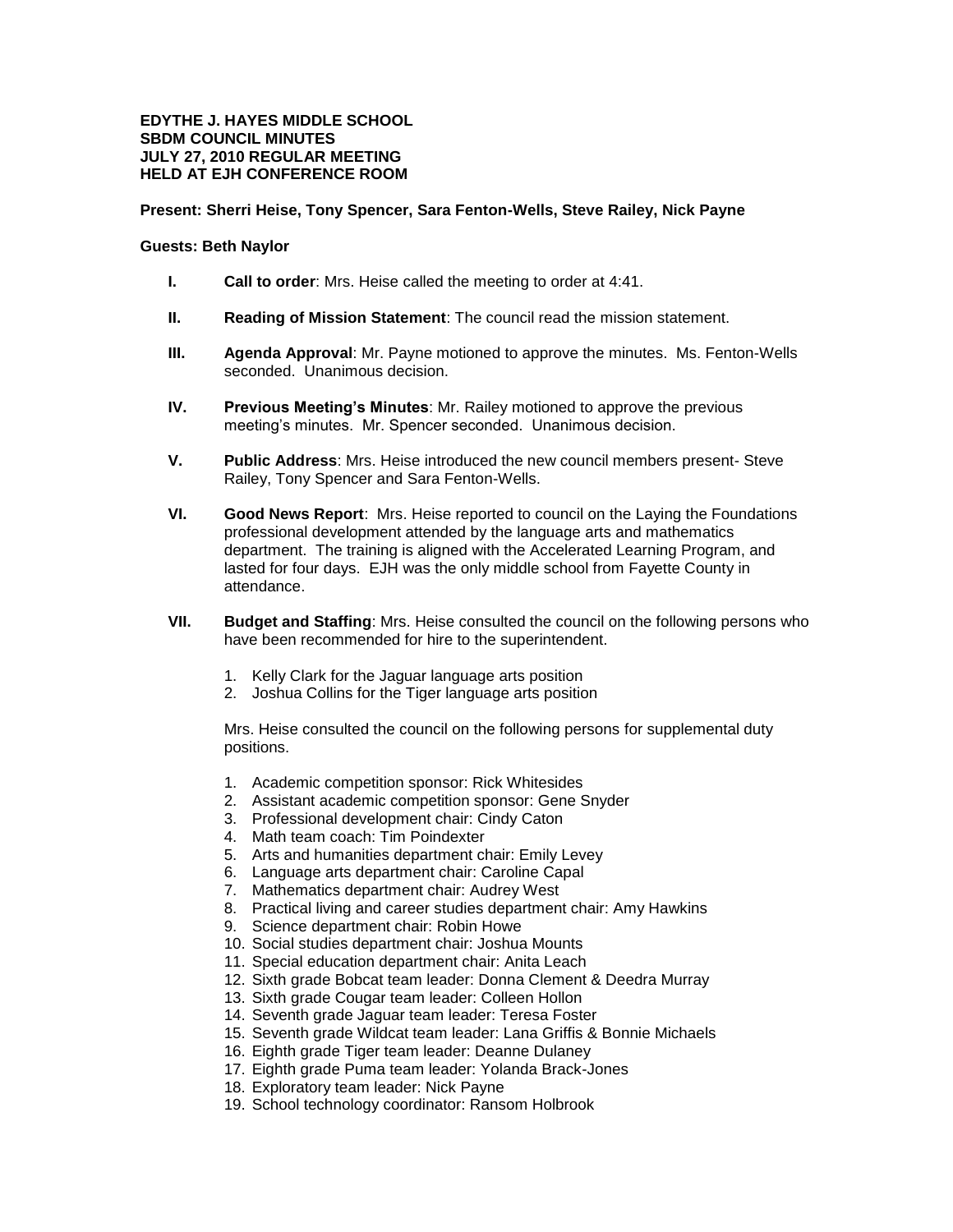- 20. Yearbook sponsor: Lois Wiggins
- 21. Drama sponsor: Emily Levey & Marlene Norvell
- 22. PLATO coordinator: Phyllis Giberson
- 23. Portfolio cluster leader: Bonnie Michaels
- 24. Building assessment coordinator: Alice Davis
- 25. Internal planning coordinator: Mary Ellen Hunt
- 26. Head boys' basketball coach: Sammy hall
- 27. Assistant boys' basketball coaches: Mike Graves & Dale Smith
- 28. Head girls' basketball coach: Mike Graves
- 29. Assistant girls' basketball coaches: Dale Smith & Jane Bishop
- 30. Head cheerleading coach: Ashlee Hyde
- 31. Head dance team coach: LeAnn Hall
- 32. Head football coach: Jeremy Dulaney
- 33. Assistant football coaches: Alex Butler, Nick Payne, Steve Railey
- 34. Head boys' track & field coach: Matt Sherrard
- 35. Head girls' track & field coach: Jane Bishop
- 36. Assistant boys' track & field coach: Tim Poindexter
- 37. Assistant girls' track & field coach: Sammy Hall
- 38. Head volleyball coach: Matt Sherrard
- 39. Assistant volleyball coaches: Sammy Hall & LeAnn Hall
- 40. Cross country head coach: Tim Poindexter
- 41. Discretionary coach: Jane Bishop

Ms. Fenton-Wells motioned to accept the above persons for supplemental duty positions. Mr. Railey seconded. Unanimous decision.

Mrs. Heise discussed the SCIF, Fund 1, and Fund 2 budgets year-to-date. This budget had not been cleaned up by IAKSS and included some funds from the 2009- 2010 budget that needed to be removed.

- **VIII. Committee Reports**: No committee reports were available.
- **IX. Student Learning**: The council tabled the demographic breakdown of classes, due to several enrollments this week. Mrs. Heise stated that additional sections of accelerated classes had to be created once the final MAP data was made available.

Mrs. Heise reviewed the reasons why accelerated courses are not labeled as such in Infinite Campus. The district feared it sounded too much like tracking. Classes will be labeled by number, but not name.

Mrs. Heise and Mr. Hoskins discussed the scheduling process for the new council members.

Ms. Naylor presented a field trip request for the seventh grade Renaissance Festival, which will be the seventh year for the trip. The trip will be held September 30, 2010 in Harveysburg, OH, and travel will be provided by Ventourus, LTD. Mr. Payne motioned to approve the trip. Mr. Railey seconded. Unanimous decision.

**X. Principal Report:** Ms. Naylor presented some information on the Girls on the Run club. The club, which has a specific curriculum involving self-esteem, will be after school. A representative from Girls on the Run will also be involved. Stephanie Link, the YSC coordinator, will now be taking the lead on the program. Mr. Spencer motioned to approve Girls on the Run as club. Ms. Fenton-Wells seconded. Unanimous decision.